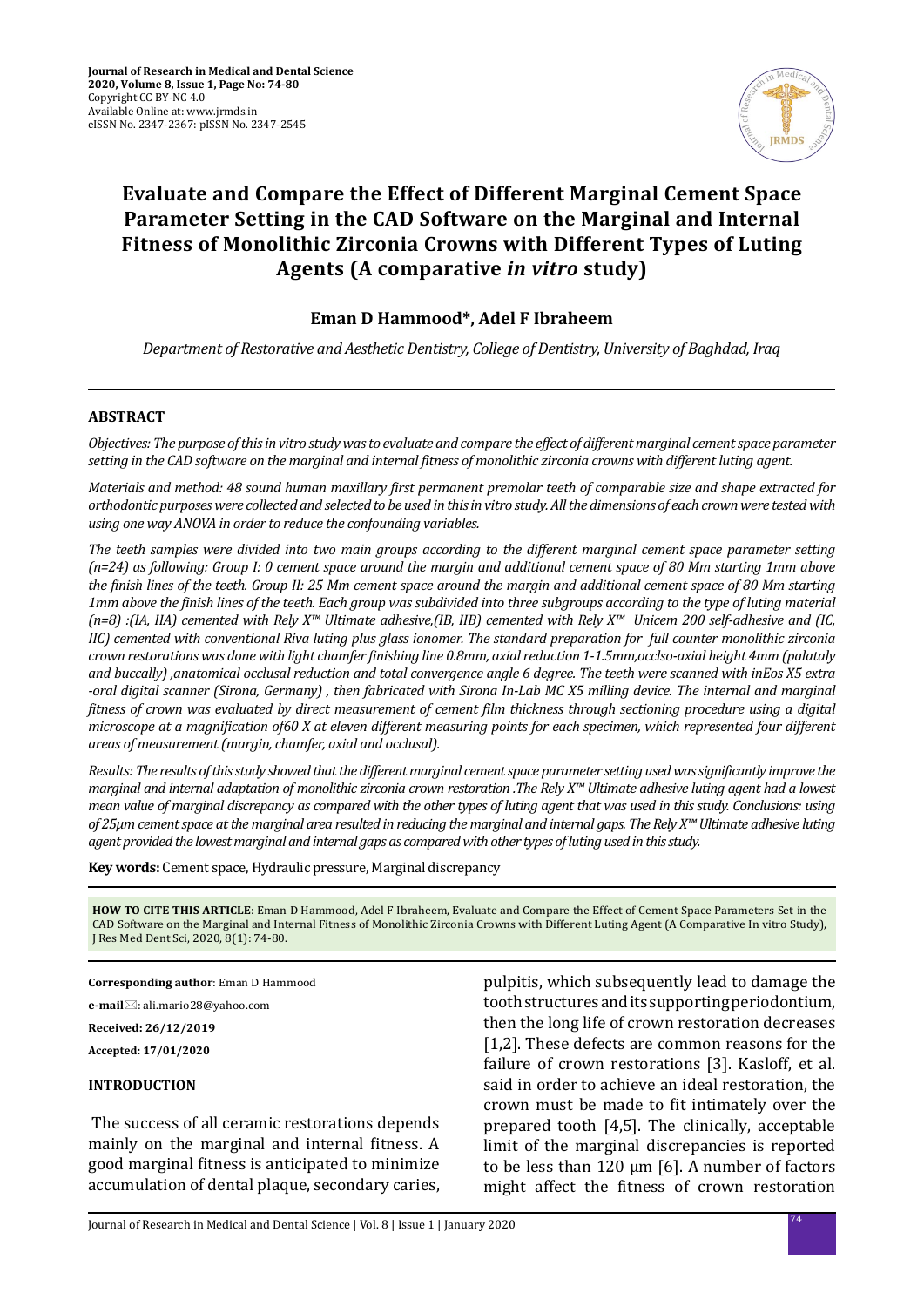such as the degree of convergence angle of preparation, location of the margin (sub or supra-gingival), quality of scanner-milling device–milling bur, thickness of cement spacer, amount and viscosity of luting cement, seating aid procedures such as vibratory techniques and type of loading during cementation either static or dynamic [7-9]. White, et al. in their study showed that the marginal discrepancy was increased after cementation [10,11].

Pilo et al. said when the crown restoration precisely fits the prepared tooth, the escape pathway of cement between the crown restoration and prepared tooth surface become more difficult [5,12]. The final effects are creation of premature, occlusal contacts, inappropriate proximal contacts, marginal discrepancies and lack of coziness [5]. Many methods have been suggested previously in order to minimize post cementation marginal discrepancy.

These include:

- 1. Internal relief space [13,14], Many techniques have been suggested to provide the internal relief space, Hager et al. categorized the internal relief into subtractive and additive method [11,15]. Subtractive methods involve (a) Aqua regia etching was first discovered by Hollenback, et al. [16] (b) Internal mechanical grinding of castings (c) Internal carving of wax patterns before casting (d) Eelectrochemical milling [5,11,17]. The additive method involves application of diespacer onto the stone die or use of tin foil [18].
- 2. Venting [19].
- 3. Cement escape channels [13].

From all above studies showed that the best and most popular method to improve seating of crown restoration was the internal relief with die spacer.

## **MATERIALS AND METHODS**

Forty–eight sound human teeth (maxillary first permanent premolar) of comparable shape and size extracted for orthodontic purposes were collected to be used in this *in vitro* study. All teeth were then embedded individually in cold cure acrylic resin block 2 mm below the CEJ. Dental surveyor was used to align the long axis of the tooth to be vertical to the horizontal plane of the mold. In order to achieve a standardized preparation for all teeth, the preparation was carried out by one operator. A modified dental surveyor was used to prepare the axial walls of the tooth to gate a constant degree of tapering according to the tapering of the preparation and finishing burs used. All the teeth were prepared to receive the monolithic zirconia crown restoration with the following features of preparation: Light chamfer finishing line with uniform thickness of 0.8 mm in depth, axial reduction 1-1.5 mm, occlso-axial height 4 mm (palataly and buccally), anatomical occlusal reduction and total convergence angle 6 degree (Figure 1).

All the samples were scanned with the in Eos X5 extra-oral digital scanner (Sirona Dental Systems, Germany) with CEREC Premium software, version (16.1 ) to produce a 3D digital images for all the teeth, and randomly divided into two main groups I and II according to the design of cement space parameter (n=24): The cement space parameter in Group I was setted at 0 mm around the margin and additional cement space of 80 mm starting 1 mm above the finish lines of the teeth and for Group II was 25 mm around the margin and additional cement space of 80 mm starting 1 mm above the finish lines of the teeth (Figure 2).

Then the crowns were milled with the same milling machine MC X5 (Sirona Dental System,<br>Germany), from pre-sintered monolithic pre-sintered KATANATM zirconia disc, then fired in fire HTC speed (Sirona, Germany), glazed and sandblasted with aluminum oxide particles  $\leq$  (50 μm) at max. Pressure of 2.5 bars at a distance of 10 mm for 15 sec. Each main group was divided into three subgroups according to the type of cement material (n=8) :(IA,IIA) Rely X™ Ultimate adhesive luting agent(3M ESPE, Germany), (IB,IIB) cemented with Rely X™ Unicem 200 self-adhesive luting agent (3M ESPE, Germany) and (IC,IIC) conventional Riva luting plus glass ionomer cement (SDI, Australia).

The cement was painted over the entire surfaces then placed over its respective tooth with rocking movement and maximum index finger pressure as in the clinical situation. For the purpose of standardization, the crown with its respective tooth was then seated inside the sample holding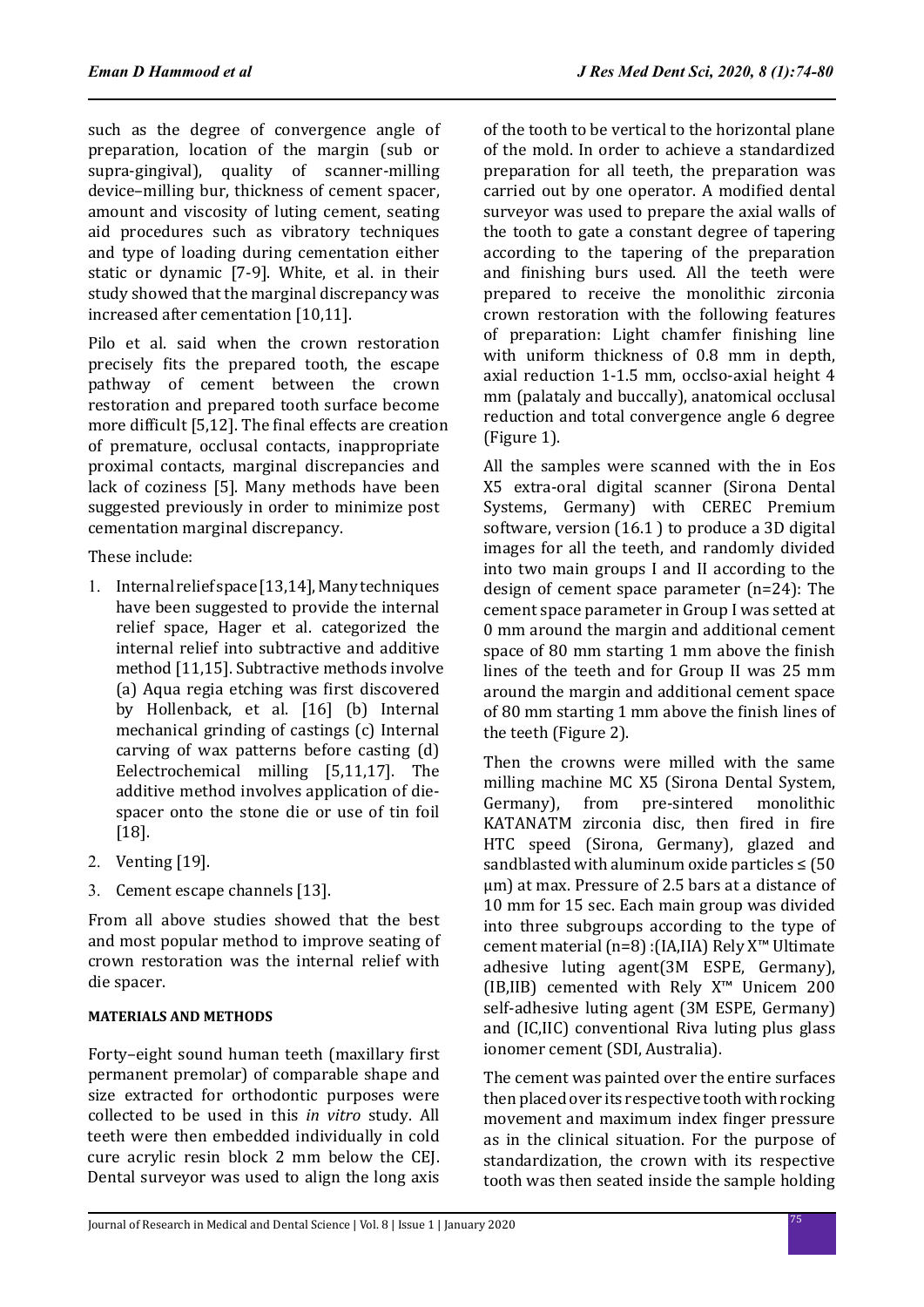and cementation device and was kept under load (5 kg) for 6 min. The internal and marginal fitness of crown was evaluated by direct measurement of cement film thickness in mm through sectioning procedure. The measurements were done using a digital microscope at a magnification of 60 X with (Dino-capture) software and Image J software (version 1.5) (U.S. National Institutes of Health, Bethesda, MA, USA) at eleven different measuring points for each specimen, which represented four different areas of measurement (margin, chamfer, axial and occlusal) (Figure 3).

### **RESULTS**

The descriptive statistical results for all subgroups showed, the highest mean value of the gap was recorded at the occlusal area. While the lowest mean value of the gap was recorded mostly at the marginal area (Table 1). T-test showed that different cement space designs were significantly affect both marginal and internal fitness of the tested monolithic zirconia crown restoration (p=0.000) (Table 2) while the result of 1-Way ANOVA test indicated that different



**Figure 1: Tooth preparation.**



**Figure 2: Cement space parameter settled in CAD software.**



**Figure 3: A: 0μm marginal cement space. B: 25 μm marginal cement space.**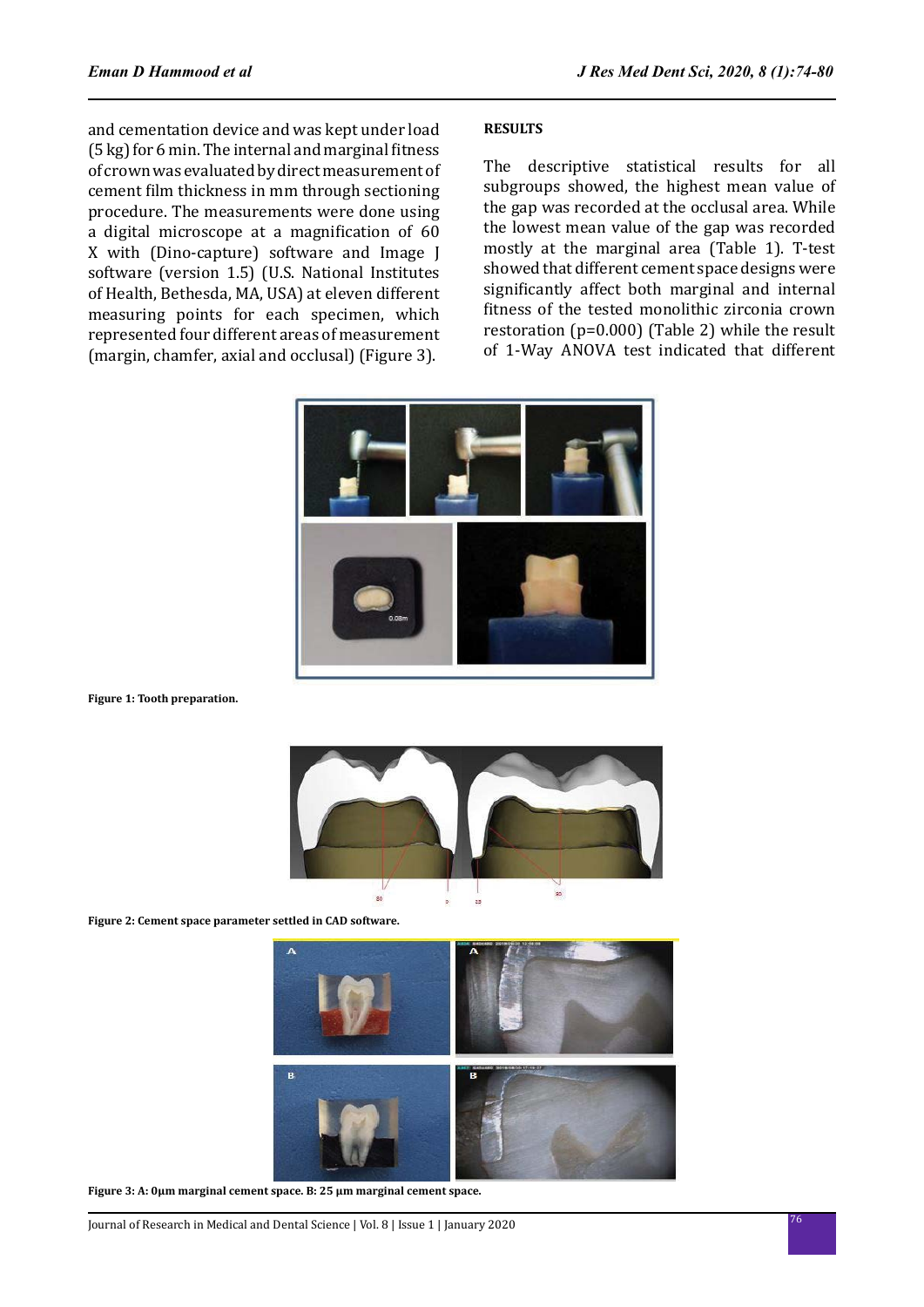| Groups   | Subgroups                                                                                                                                                                                                                                                                                                                                                       | Areas    | N     | Mean   | <b>Std. Deviation</b> | Minimum | Maximum |
|----------|-----------------------------------------------------------------------------------------------------------------------------------------------------------------------------------------------------------------------------------------------------------------------------------------------------------------------------------------------------------------|----------|-------|--------|-----------------------|---------|---------|
|          |                                                                                                                                                                                                                                                                                                                                                                 | Marginal | 8     | 61.12  | 5.14                  | 56.02   | 68.2    |
|          |                                                                                                                                                                                                                                                                                                                                                                 | Chamfer  | 8     | 75.17  | 5.78                  | 67.29   | 85.19   |
|          | А                                                                                                                                                                                                                                                                                                                                                               | Axial    | 8     | 87.34  | 8.77                  | 71.3    | 99.83   |
|          |                                                                                                                                                                                                                                                                                                                                                                 | Occlusal | 8     | 138.86 | 12.56                 | 120.14  | 151.71  |
|          |                                                                                                                                                                                                                                                                                                                                                                 | Internal | 8     | 95.45  | 3.58                  | 88.76   | 99.82   |
|          |                                                                                                                                                                                                                                                                                                                                                                 | Marginal | 8     | 76.68  | 4.1                   | 70.14   | 82.04   |
|          |                                                                                                                                                                                                                                                                                                                                                                 | Chamfer  | 8     | 76.36  | 7.8                   | 65.3    | 89.9    |
| Group I  | В                                                                                                                                                                                                                                                                                                                                                               | Axial    | 8     | 92.1   | 5                     | 83.38   | 96.46   |
|          |                                                                                                                                                                                                                                                                                                                                                                 | Occlusal | 8     | 146.93 | 9.51                  | 129.31  | 159.06  |
|          |                                                                                                                                                                                                                                                                                                                                                                 | Internal | 8     | 105.58 | 4.8                   | 97.17   | 114.41  |
|          | 8<br>70.85<br>6.53<br>Marginal<br>Chamfer<br>8<br>74.53<br>2.94<br>$\mathsf C$<br>Axial<br>8<br>9.76<br>98.32<br>8<br>Occlusal<br>137.04<br>16.09<br>8<br>Internal<br>102.88<br>5.29<br>8<br>45.17<br>4.85<br>Marginal<br>8<br>Chamfer<br>58.23<br>6.65<br>8<br>А<br>Axial<br>56.59<br>8.61<br>Occlusal<br>8<br>64.36<br>9.73<br>8<br>63.47<br>Internal<br>7.42 |          |       |        |                       | 61.36   | 80.53   |
|          |                                                                                                                                                                                                                                                                                                                                                                 |          |       |        |                       | 68.3    | 76.97   |
|          |                                                                                                                                                                                                                                                                                                                                                                 |          |       |        |                       | 82.47   | 109.09  |
|          |                                                                                                                                                                                                                                                                                                                                                                 |          |       |        |                       | 113.56  | 159.82  |
|          |                                                                                                                                                                                                                                                                                                                                                                 |          | 93.57 | 109.52 |                       |         |         |
|          |                                                                                                                                                                                                                                                                                                                                                                 |          |       |        |                       | 37.34   | 50.23   |
|          |                                                                                                                                                                                                                                                                                                                                                                 |          |       |        |                       | 46.83   | 65.28   |
|          |                                                                                                                                                                                                                                                                                                                                                                 |          |       |        |                       | 45.48   | 66.66   |
|          |                                                                                                                                                                                                                                                                                                                                                                 |          |       |        |                       | 54.68   | 83.82   |
|          |                                                                                                                                                                                                                                                                                                                                                                 |          |       |        |                       | 54.88   | 74.89   |
|          | В                                                                                                                                                                                                                                                                                                                                                               | Marginal | 8     | 50.32  | 3.26                  | 46.02   | 55.12   |
|          |                                                                                                                                                                                                                                                                                                                                                                 | Chamfer  | 8     | 47.87  | 11.18                 | 32.64   | 59.91   |
| Group II |                                                                                                                                                                                                                                                                                                                                                                 | Axial    | 8     | 54.66  | 5.17                  | 48.88   | 65.15   |
|          |                                                                                                                                                                                                                                                                                                                                                                 | Occlusal | 8     | 71.72  | 4.37                  | 65.05   | 79.74   |
|          |                                                                                                                                                                                                                                                                                                                                                                 | Internal | 8     | 58.08  | 4.81                  | 50.01   | 65.19   |
|          | С                                                                                                                                                                                                                                                                                                                                                               | Marginal | 8     | 54.79  | 3.2                   | 51.13   | 60.08   |
|          |                                                                                                                                                                                                                                                                                                                                                                 | Chamfer  | 8     | 58.41  | 6.79                  | 50.12   | 69.33   |
|          |                                                                                                                                                                                                                                                                                                                                                                 | Axial    | 8     | 59.75  | 5.32                  | 50.47   | 65.3    |
|          |                                                                                                                                                                                                                                                                                                                                                                 | Occlusal | 8     | 65.3   | 4.39                  | 60.35   | 73.21   |
|          |                                                                                                                                                                                                                                                                                                                                                                 | Internal | 8     | 60.73  | 4.96                  | 55.31   | 69.25   |

**Table 1: Descriptive statistics of the gap at the different areas of the six subgroups measured in μm.**

**Table 2: T-test for comparison of the marginal and internal gaps between the each corresponding subgroups of the two main groups.**

| Subgroups | Area     | Groups        | N | Mean   | Std.<br><b>Deviation</b> |       | Sig. |
|-----------|----------|---------------|---|--------|--------------------------|-------|------|
| Α         | Marginal |               | 8 | 61.12  | 5.14                     | 6.38  | 0    |
|           |          | $\mathbf{I}$  | 8 | 45.17  | 4.85                     |       |      |
|           | Internal |               | 8 | 95.45  | 3.58                     | 10.99 | 0    |
|           |          | $\mathbf{I}$  | 8 | 63.47  | 7.42                     |       |      |
| В         | Marginal |               | 8 | 76.68  | 4.1                      |       | 0    |
|           |          | $\mathbf{I}$  | 8 | 50.32  | 3.26                     | 14.22 |      |
|           | Internal |               | 8 | 105.58 | 4.8                      | 19.76 | 0    |
|           |          | $\mathbf{H}$  | 8 | 58.08  | 4.81                     |       |      |
| с         | Marginal |               | 8 | 70.85  | 6.53                     |       |      |
|           |          | $\mathbf{II}$ | 8 | 54.79  | 3.2                      | 6.25  | 0    |
|           | Internal |               | 8 | 102.88 | 5.29                     | 16.43 |      |
|           |          | $\mathsf{II}$ | 8 | 60.73  | 4.96                     |       | 0    |

types of luting agents were significantly affect the adaptation of zirconia crown ( $p \le 0.005$ ). The Turkey HSD test revealed statistical differences between group IA-IB, IA-IC in both marginal and internal areas, while difference between IB- IC in the marginal area only. On the other hand, these differences noticed between IIA-IIB and IIA-IIC in marginal area only (Table 3). The Pearson's correlation test was showed a moderate positive correlation between the marginal and internal gaps within Group I and weak negative correlation within Group II (Table 4).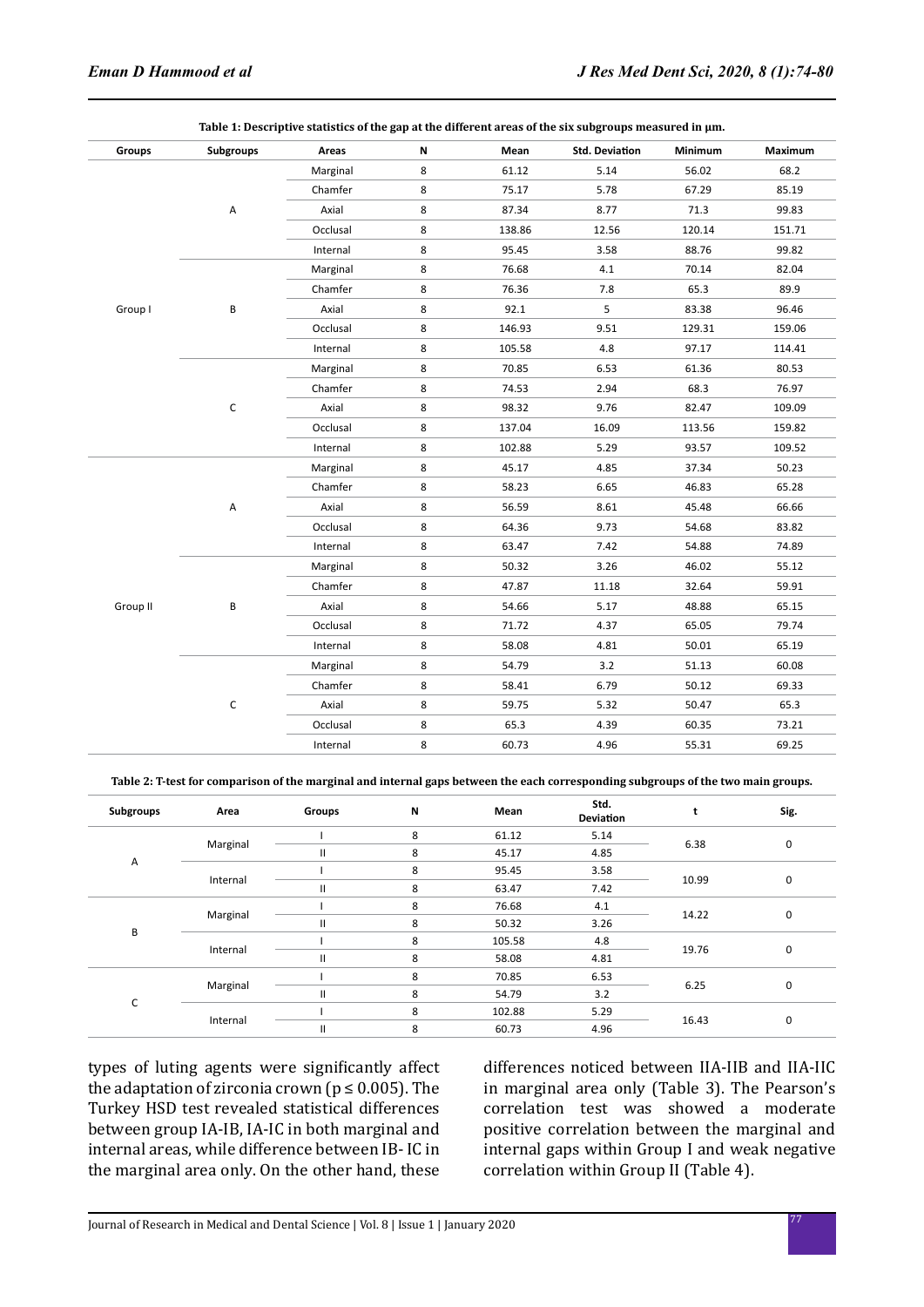|  |  |  | Table 3: Turkey test for compassion of marginal and internal gps among subgroups (according to the type of luting agent). |
|--|--|--|---------------------------------------------------------------------------------------------------------------------------|
|--|--|--|---------------------------------------------------------------------------------------------------------------------------|

| Areas    | Groups I         |            | Mean Difference (I-J) | Std. Error | Sig.         |  |
|----------|------------------|------------|-----------------------|------------|--------------|--|
|          | IA               | IB         | $-15.55750*$          | 2.6762     | $0.000$ (HS) |  |
| Marginal | IA               | IC         | $-9.72750*$           | 2.6762     | 0.004(S)     |  |
|          | <b>IB</b>        | IC         | $-9.72750*$           | 2.6762     | 0.004(S)     |  |
| internal | IA               | IB         | $-10.12375*$          | 2.30743    | $0.001$ (HS) |  |
|          | IA               | IC         | $-7.42625*$           | 2.30743    | 0.011(S)     |  |
|          | IB               | IC         | 2.6975                | 2.30743    | $0.484$ (NS) |  |
| Areas    | <b>Groups II</b> |            | Mean Difference (I-J) | Std. Error | Sig.         |  |
|          | <b>IIA</b>       | IIB        | $-5.15000*$           | 1.92236    | 0.036(S)     |  |
| Marginal | <b>IIA</b>       | ШC         | $-9.61375*$           | 1.92236    | $0.000$ (HS) |  |
|          | <b>IIB</b>       | <b>IIC</b> | $-4.46375$            | 1.92236    | $0.075$ (NS) |  |
|          | <b>IIA</b>       | IIB        | 5.39                  | 2.92623    | $0.181$ (NS) |  |
| internal | <b>IIA</b>       | IIC        | 2.7375                | 2.92623    | $0.624$ (NS) |  |
|          | <b>IIB</b>       | IIC        | $-2.6525$             | 2.92623    | $0.642$ (NS) |  |

| <b>Groups</b> |       | p value | .<br>- - - |
|---------------|-------|---------|------------|
|               | 0.604 | 0.004   |            |
|               | 0.381 | 0.066   | .          |

### **DISCUSSION**

The results of this study showed that a different marginal cement space parameter setting and different types of luting agents used were significantly affect the marginal and internal fitness of monolithic zirconia crown restoration, thus the null hypothesis was rejected. The statistical results revealed that using of 25 μm spacer instead of 0 μm around the marginal area could reduce the value of marginal and internal discrepancies, this result can be explained by the fact that using 25 μm space at the margin lead to increase the escape pathway of luting material and reducing the hydraulic pressure that was generated within the crown, thus improving the marginal and internal adaptation of the monolithic zirconia crown. Also some author in their studies showed the setting of spacer at  $0 \mu$ m around the marginal area was leading to intimate contact between the fitting surface of restoration and tooth preparation at the marginal area of finishing line [9,13,14,20]. Resulting in increased the frictional resistance at that area, then increasing the hydraulic pressure and incomplete seating, this finding can be clearly supported when comparing the occlusal film thickness of spaced and unspaced groups at the marginl area. Occlusal film thickness recorded with 25 μm spacer had been reduced to the half that recorded with 0 μm as shown in Table (1).

 In order to have a complete picture about the crown seating, different levels of adaptation (marginal, chamfer, axial, occlusal) were evaluated and comparing among them regarding the type of luting agent [21,22,23,24].

Regarding the spacer of 0 μ, when comparing statistical results of its subgroups Table (1), it had been noticed that the lowest mean value of the marginal gap measurement was mainly in subgroups cemented with Rely X™ Ultimate adhesive luting agent followed by conventional Riva luting plus glass ionomer cement.

While the spacer of  $25 \mu$ , it had been observed that the lowest mean value of the marginal gap measurement was mainly in subgroups cemented with Rely X™ Ultimate adhesive luting agent followed by Rely X™ Unicem 200 selfadhesive luting agent.

This result could be due to:

- 1. Low film thickness of Rely X TM Ultimate adhesive luting agent  $(12 \mu m)$  when compared with the other two cements: Rely  $X^{\text{m}}$  Unicem 200 (18  $\mu$ m) and Riva luting plus GIC  $(17 \mu m)$ .
- 2. High flow- ability of Rely X TM Ultimate adhesive luting agent when compared with the other two cements that were used in this study due to has a low viscosity and fine particle size as compared with the other mentioned cements [12,25,26,27].
- 3. From the results mentioned above, showed that the new spacer design used in this study was attributed to improve the seating of monolithic zirconia crown even, with the cement which had a highest film thickness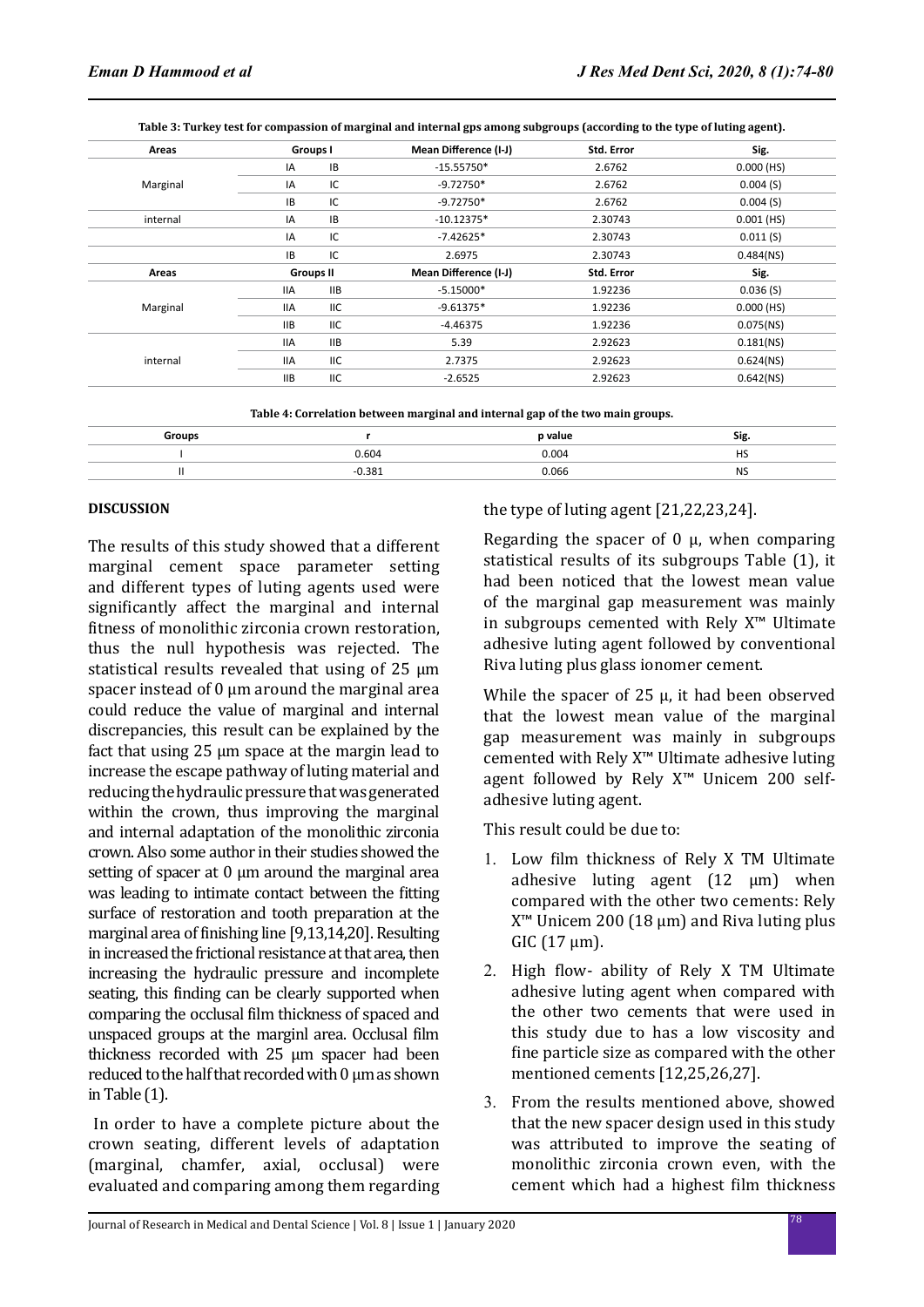among the other cements used in this study, that recorded a highest mean gap values with the traditional CAD/CAM design.

The correlation test between the marginal and internal gap for Group I revealed a moderate positive relation between them, with highly statistical significant difference, the positive person`s correlation means that when the marginal gap increased, the internal gap increased. This could be due to the fact that all the steps of teeth preparation and crown fabrication were done under highly controlled and standardized condition. This finding was in agreement with the study of other previous studies who all found a positive relation between the marginal and internal gaps [22,23,28]. From a clinical point of view, this may give an indication that any crown restoration with poor marginal adaptation will mostly have poor internal adaptation.

While the correlation test for Group II revealed a weak negative relation between them, with no statistical significant difference (the negative person`s correlation means that the relation between the marginal ad internal gaps was inverse). This finding is in agreement with study of Borba [28] that showed a negative correlation between the marginal and internal gaps, and found an additional adaptation procedure in the internal area that would not significantly improve restoration fit in the marginal area. The mean values of the marginal and internal gaps of the two main groups of this study fall within the clinically acceptable limits. The direct comparison of the results of this study with the other studies was not available, because there were no other comparable published studies available.

### **CONCLUSION**

The using of a spacer at the marginal area of the finishing line results in reducing marginal and internal gaps when compared with spacer free design at the marginal area. The Rely X™ Ultimate adhesive luting agent provided the lowest marginal and internal gaps as compared with other types of cement used in this study.

#### **REFERENCES**

1. Valderhaug J, Ellingsen JE, Jokstad A. Oral hygiene, periodontal conditions and carious lesions In patients treated with dental bridges. A 15-year clinical and radiographic jottow up study. J Clin Periodont 1993; 20:482-489.

- 2. Syrek A, Reich G, Ranftl D, et al. Clinical evaluation of all-ceramic crowns fabricated from intraoral digital impressions based on the principle of active wave front sampling. J Dent 2010; 38:553-559.
- 3. Sailer I, Feher A, Filser F, et al. Five-year clinical results of zirconia frameworks for posterior fixed partial dentures. International Journal of Prosthodontics, 2007; 20:383-388.
- 4. Kasloff Z. Casting technique and some varipibles. J Prost Dent 1961; 11:533-536.
- 5. Mule SA, Dange SP, Khalikar AN, et al. Effect of varying layers of two die spacers on precementation space of full coverage restorations. J Indian Prosthodont Society 2014; 14:67-75.
- 6. Holmes JR, Bayne SC, Holland GA, et al. Considerations in measurement of marginal fit. J Prost Dent 1989; 62:405-408.
- 7. Boeddinghaus M, Breloer ES, Rehmann P, et al. Accuracy of single-tooth restorations based on intraoral digital and conventional impressions in patients. Clin Oral Invest 2015; 19:2027-2034.
- 8. Shamseddine L, Mortada R, Rifai K, et al. 2016. Marginal and internal fit of pressed ceramic crowns made from conventional and computer-aided design and computer-aided manufacturing wax patterns: an *in vitro* comparison. The Journal of prosthetic dentistry, 2016: 116:242-248.
- 9. De Paula Silveira AC, Chaves SB, Hilgert LA, et al. Marginal and internal fit of CAD-CAM-fabricated composite resin and ceramic crowns scanned by 2 intraoral cameras. J Prosthet Dent 2017; 117:386-392.
- 10. White SN, Kipnis V. Effect of adhesive luting agents on the marginal seating of cast restorations. J Prosthet Dent 1993; 69:28–31.
- 11. Aditya P, Madhav VNV, Bhide SV, et al. Marginal discrepancy as affected by selective placement of die-Spacer: an *in vitro* study. J Indian Prosthodont Society 2012; 12:143–148.
- 12. Pilo R, Cardash HS, Baharav H, et al. Incomplete seating of cemented crowns: a literature review. J Prosthet Dent 1988; 59:429–433.
- 13. Eames WB, O'Neal SJ, Monteiro J, et al. Techniques to improve the seating of castings. J Am Dent Assoc 1987; 96:432–437.
- 14. Grajower R, Zuberi Y, Lewinstein I. Improving the fit of crowns with die-spacers. J Prosthet Dent 1989; 61:555– 563.
- 15. Hager TS, Gardner FM, Edge MJ. The effect of selective die-spacer placement techniques on seatability of casting. J Prosthodont 1993; 2:56–60.
- 16. Hollenback GM. Precision gold inlays made by a simple technic. J Am Den Assoc 1943; 30:99–109.
- 17. Campagni WV, Preston JD, Reisbick MH. Measurement of paint-on die spacers used for casting relief. J Prosthet Dent 1982; 47:606-611.